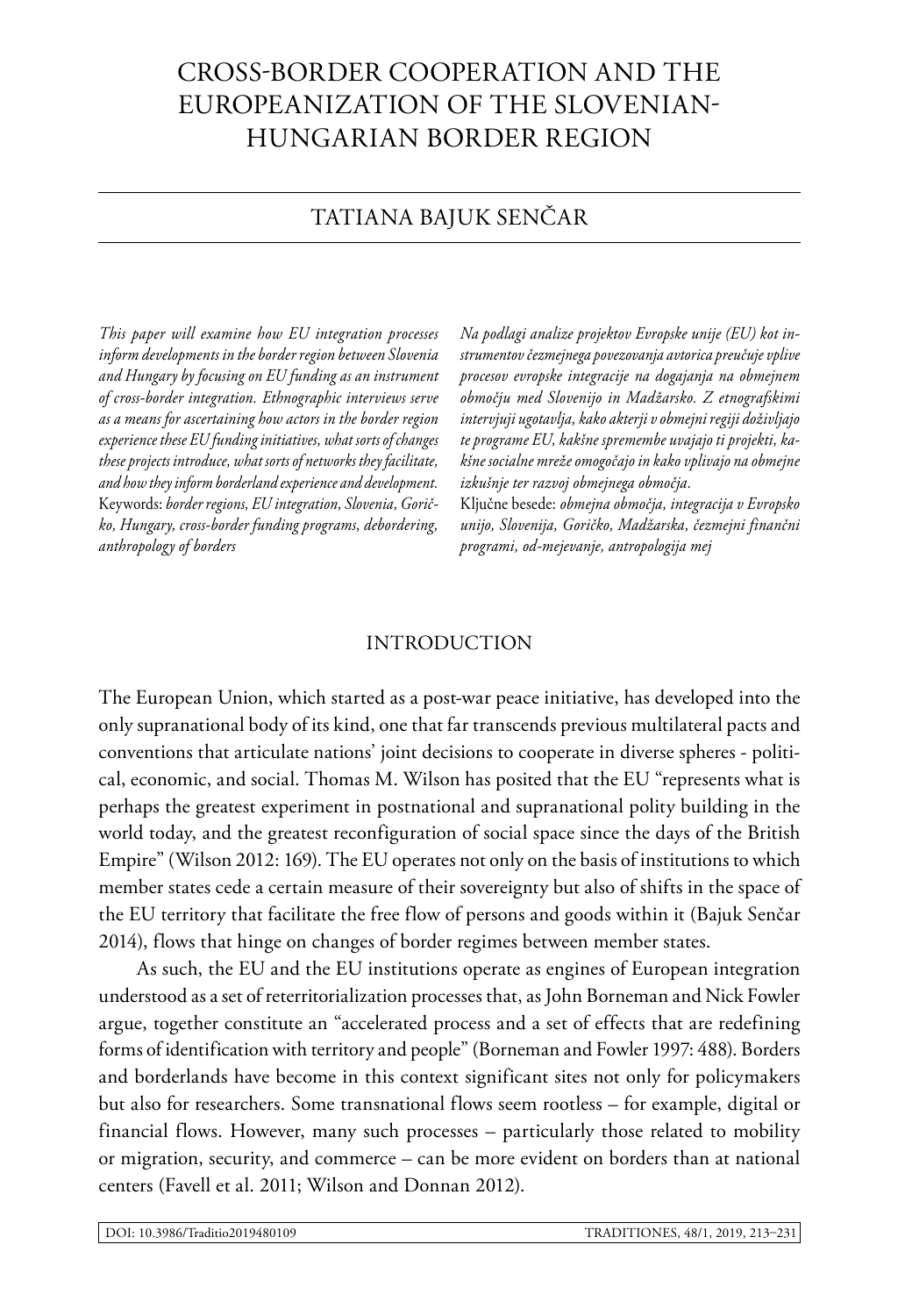This paper will examine how EU integration processes inform developments in the borderlands between Slovenia and Hungary, a region that has withstood tremendous change during the last century, including a broad range of border regimes.<sup>1</sup> After the fall of the Iron Curtain, which had for decades imposed a virtually impenetrable barrier between countries along it (Borneman 1992; Pelkmans 2012), the years-long process of EU expansion to the East resulted in the creation – at least in theory – of a virtually "border-less" region between Slovenia and Hungary. Becoming members of the EU in 2004 and part of the Schengen Area in 2007 resulted in both countries forming part of a larger region that allows for the free movement of people and goods without controls at national borders, which are in turn classified as "disappearing borders" (Girtler 1992; Donnan and Haller 2000).2

While EU membership has brought with it radical changes to the border regimes between Slovenia and Hungary, this paper focuses primarily on another instrument of cross-border integration: EU funding. EU funding has played a significant role in supporting cross-border cooperation, particularly in the area of nature conservation, as it was instrumental in the creation of a trilateral protected area composed of Raab Nature Park (Austria), Őrség National Park (Hungary) and Goričko Nature Park (Slovenia). Field research for this analysis was conducted in the northwestern portion of the Slovenian-Hungarian borderlands (a region that encompasses the Goričko and Őrség parks), with an emphasis on the Slovenian border region.

The present-day EU has 40 internal borderland regions, which represent approximately 40% of its entire territory and are home to close to 30% of its entire population. It is thus not surprising that border regions have historically been a priority for the EU. Border areas have also been long-time recipients of targeted EU aid; often peripheral to national centers, they have historically been marginalized in terms of development commonly defined in national terms. Against this backdrop, EU cross-border funding programs are examined as a set of bordering – or, more specifically, debordering – practices (Goddard et al. 1994; van Houtum et al. 2005; Green 2012) that, from the perspective of the EU, are meant to encourage initiatives that transcend national boundaries. As James Wesley Scott argues, "cross-border cooperation at the interstate, regional and local levels is seen to provide the ideational foundations for a networked Europe through symbolic representations of European space and its further development perspectives" (Wesley Scott 2012: 89).

<sup>1</sup> This article is based on research conducted within the scope of the ongoing research project *Zavarovana območja ob slovensko-madžarski meji. Izzivi sodelovanja in trajnostnega razvoja / Protected areas along the Slovenian-Hungarian Border: Challenges of Cooperation and Sustainable Development* (J6-8254, 2017–2020) funded by the Slovenian Research Agency.

<sup>2</sup> Currently, the Schengen region comprises 26 European states, not all of which are EU member states. Ireland and the United Kingdom have opted to remain outside Schengen, and four EU member states are involved in the preparations to form part of Schengen: Bulgaria, Croatia, Cyprus, and Romania. The four European Free Trade Association (EFTA) member states –Iceland, Liechtenstein, Norway, and Switzerland – are not members of the EU but form part of the Schengen zone.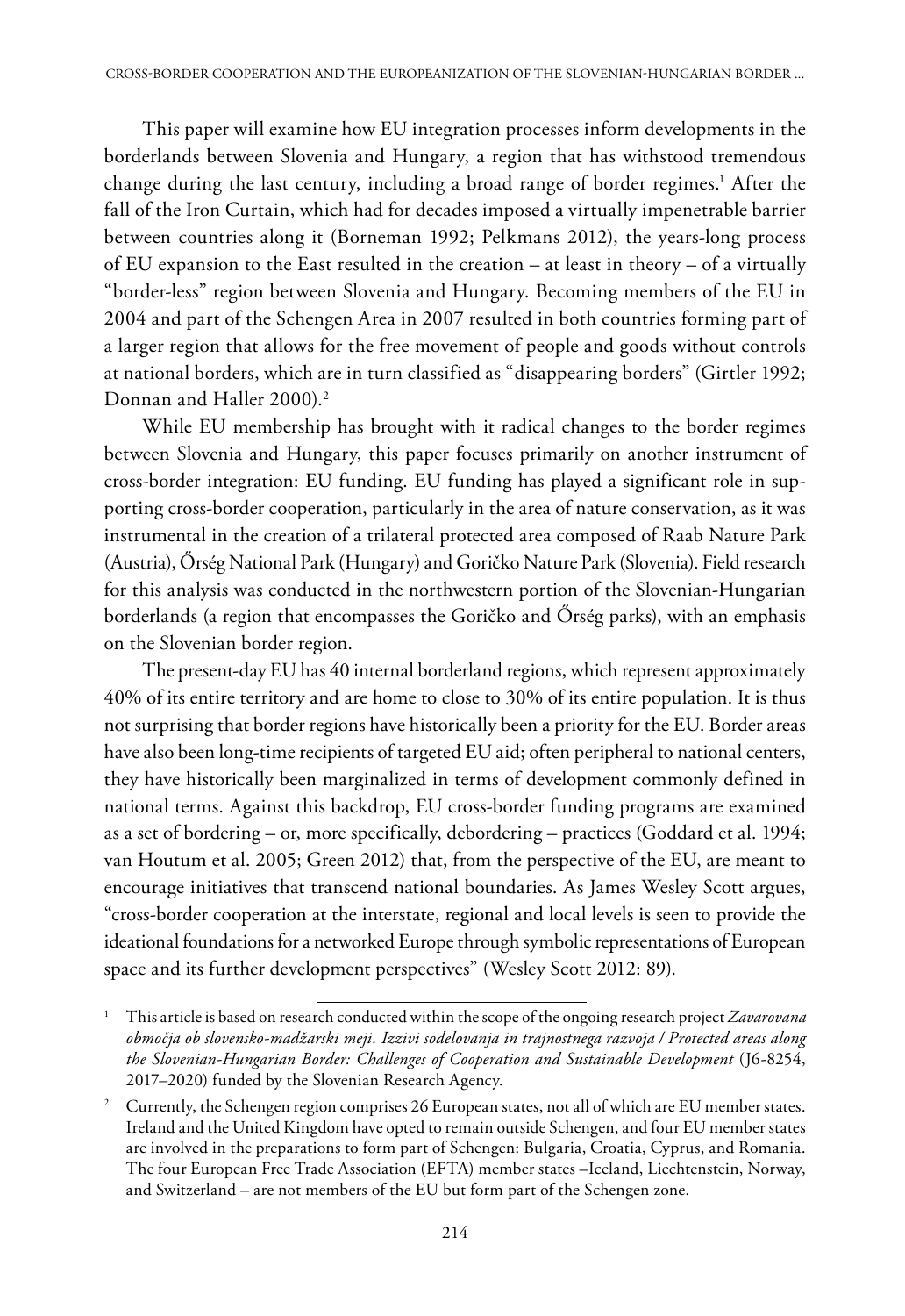#### TATIANA BAJUK SENČAR

EU cross-border funding programs have received analytical attention primarily from border analysts specialized in political science or geography, who examine the role of these projects as instruments of debordering understood as re-territorialization (see, for example, Popescu 2008; Lechevalier and Wielgohs 2013). These studies focus on examining these programs in terms of new developed institutional infrastructures and networks that inform the exercise of national sovereignty and their consequent effects on the mutually constitutive relationship between territory and identity in border regions.

The following discussion is meant to contribute a ground-level, local perspective to an interdisciplinary discussion that, for the most part, employs a top-down approach that focuses primarily on identifying new institutions and networks introduced by cross-border projects. Instead, this analysis expands on the argument that borderwork in the EU is no longer the sole domain of the state (Rumford 2006) but instead is multiply defined, including the bordering – and debordering – practices of local actors along the Slovenian-Hungarian border. In addition, it does not approach EU integration as a self-evident, natural progression of things, as is the case in economic discourses of European integration (van Houtum 2002), which views borders as barriers to the flow of goods, ideas, and people to be removed. Instead, it builds upon existing research of specialists in the anthropology of EU borders, some of whom argue that existing bordering (and debordering) practices have resulted in the proliferation of borders as opposed to their reduction (Donnan and Wilson 2003; Green 2013).

The research upon which this analysis is based includes archival research on EU cross-border funding programs as well as ethnographic interviews with persons living in different areas of the borderland region (primarily in the Slovenian Goričko border region) who participate in a range of EU funded projects.3 My interlocutors in the field included members of municipal governments, tourism organizations, state agencies, park administrations, regional cultural institutions, and regional development agencies. These interviews help ascertain how these actors experience these EU initiatives, what sorts of changes (or lack thereof) these projects introduce, what sorts of networks develop, and how these projects inform borderland experience.

### A SHORT HISTORY OF EU CROSS-BORDER (CBC) FUNDING IN THE SLOVENIAN-HUNGARIAN BORDERLANDS

The EU has set up a complex system of funding programs to encourage cross-border cooperation: some are focused on cooperation between two adjoining member states, some among numerous member states, and some between member states and non-EU member states. In short, the programs are meant to encourage various forms of cross-border relationships.

<sup>&</sup>lt;sup>3</sup> I conducted many of the interviews together with project colleague Dr. Marjeta Pisk (particularly those carried out in early 2019).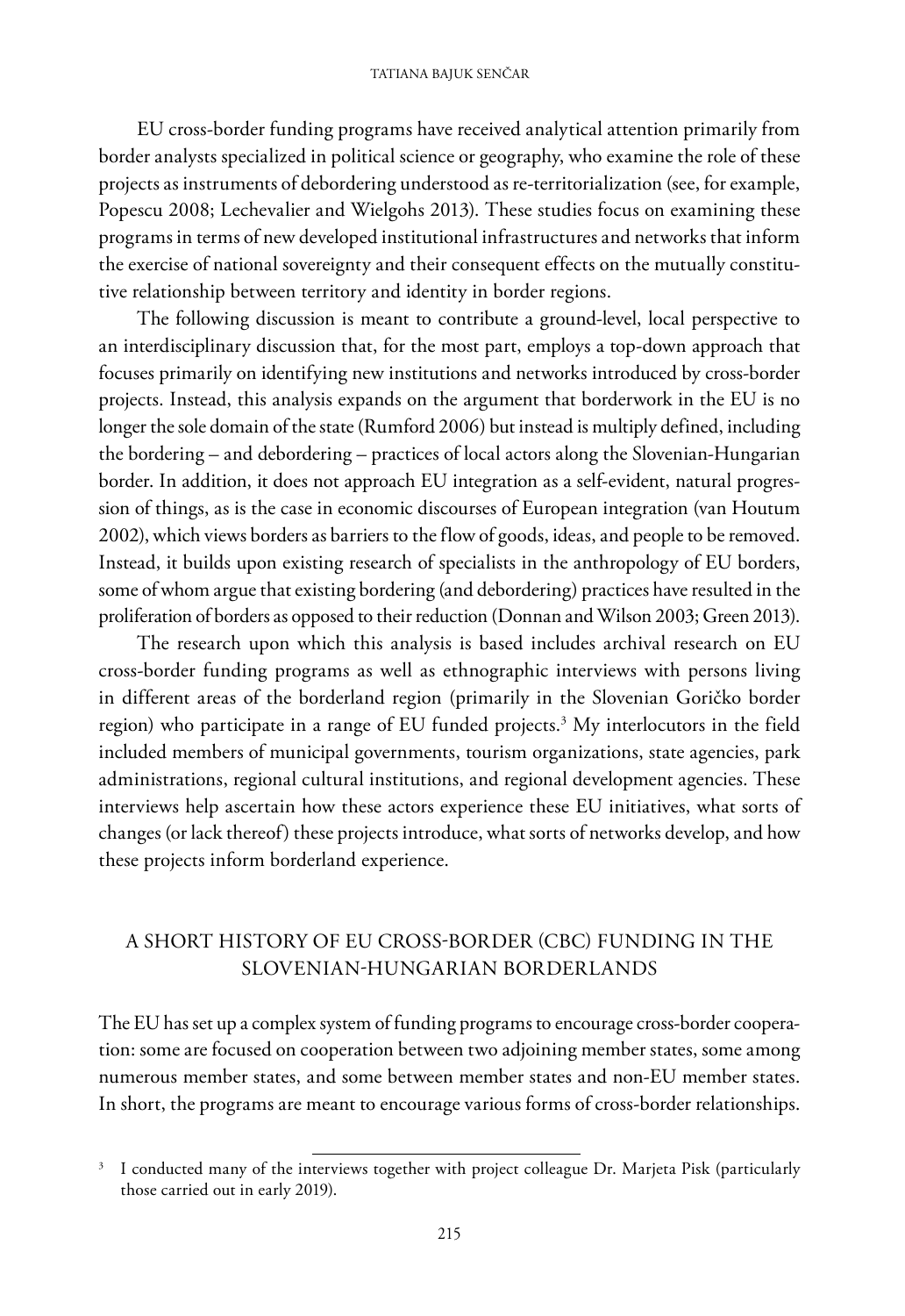One of the first cross-border programs that included projects for the Slovenian-Hungarian border was the Phare program. Phare (Poland and Hungary: Assistance for Restructuring Economies) was established in 1989, initially as an economic aid program for Poland and Hungary. Over the years, it was expanded to include all candidate countries, including most of the countries in Central and Eastern Europe, who began the accession process in the late 1990s. As a result, the Phare program became one of the central aid instruments for countries preparing for EU membership, and it was structured in terms of two main objectives: strengthening public administrations and institutions to function effectively within the EU and promoting the convergence of national and EU legislation.

One of the first Phare projects that included Slovenia and Hungary was a multicountry project that linked partner countries around the common issue of transportation. It focused on facilitating flows of traffic along chosen transnational corridors within the EU. In 1995, funds were allocated to "unblock the border-crossing to Hungary at Dolga Vas, a major transport bottleneck on one of the principal routes into central Europe."4 Funding the changes to the Dolga vas – Redics border crossing, as the excerpt from the 1995 Phare report implies, was to render the border more permeable and thus accessible to the sort of flows facilitated by a presumably "borderless" Europe (Jenko 1995).

Cross-border cooperation between Hungary and Slovenia continued in the scope of a Phare trilateral cross-border program between Hungary, Austria, and Slovenia in 1995 and 1996, and then a bilateral program between Slovenia and Hungary from the year 2000 onwards (2000-2003). One of the first projects to be funded was meant to support the creation of a trilateral regional park Goričko-Orseg-Raab in the year 2000 (project SI.00.08.01). It aimed to support coordinated nature preservation as well as sustainable development in the border region between Austria, Slovenia, and Hungary (Dešnik and Domanjko 2011).<sup>5</sup>

The second and more significant cross-border program for Hungary and Slovenia was the Interreg program, founded to stimulate cooperation between regions in the EU. Funded by the European Regional Development Fund (ERDF), the main goal of the Interreg program is to promote cohesion within the EU in order to facilitate balanced social and economic development (and the consequent lack of significant disparities) across the EU. Achieving a certain level of balance in this regard is crucial for the EU as a multi-national body to work, particularly one dedicated to lowering barriers among member states. To this end, the program promotes three forms and scales of cooperation to promote cohesion: cross-border cooperation, transnational cooperation, and inter-regional cooperation. Currently, the Interreg program covers all 28 EU member states, three participating EFTA countries (Norway, Switzerland, Liechtenstein), six accession countries, and eighteen neighboring countries.

<sup>4</sup> European Commission. The Phare Programme Annual Report 1995 Brussels. 23.07.1996 Com (96) 360 final. http://aei.pitt.edu/33801/1/COM\_(96)\_360\_final.pdf, p. 9 (accessed September 30, 2019).

<sup>5</sup> While the trilateral park exists primarily on paper, the Phare project funding provided crucial support to the establishment of the Goričko Nature Park on the Slovenian side of this borderland region.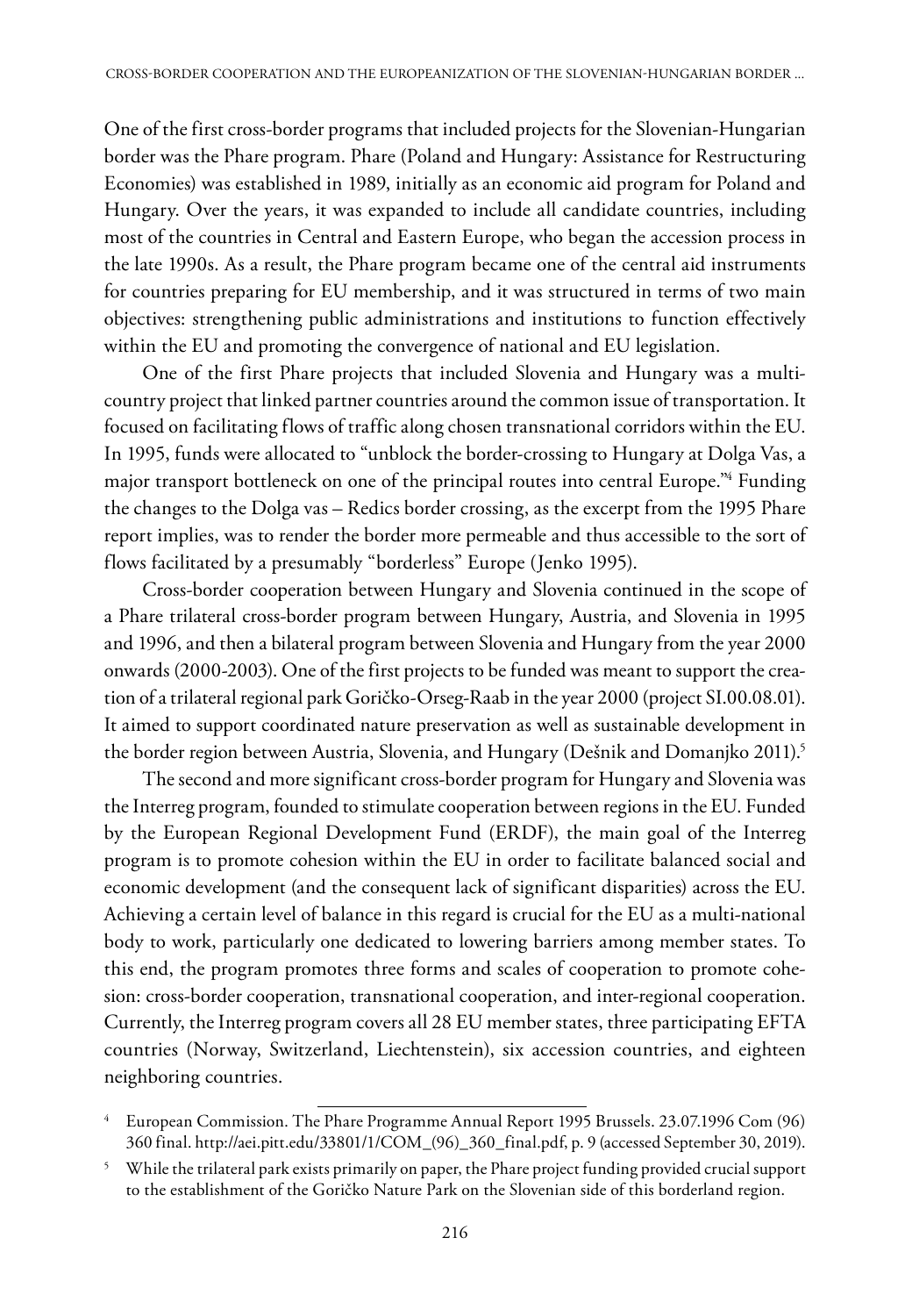Slovenia and Hungary's cooperation in the Interreg program began in the context of the trilateral Neighborhood Program that included Hungary, Slovenia, and Croatia, which took place from 2004 through 2006. This provided the foundation for the development of a bilateral cross-border program between Hungary and Slovenia that has run for the programming periods: 2007-2013 and 2014-2020, with preparations underway for the following programming period that will start in 2021.6 The strategic objectives of both programs involved improving conditions and possibilities for sustainable development in the region in order to maintain and even attract inhabitants to come to live in the area. At the time of the interviews, existing Interreg projects funded during the 2014-2020 program period were slowly coming to a conclusion. At the same time, it was also a time of expectation, as interviewees were awaiting the guidelines for the new program period that would start in 2021. These guidelines would define the framework both for project ideas and partnerships for the following years.<sup>7</sup>

### POSITIONING THE BORDERLANDS: PERIPHERALITY AND REMOTENESS

The analysis of conversations and interviews involved identifying the connections and positionalities in terms of which my interlocutors talk about the EU and cross-border funding – be it their experiences, practices, or opinions on the significance of EU projects. What are the coordinates, if you will, of their talk about the EU and cross-border initiatives? How do they inform the way they define the borders and borderlands in which they live?

I was surprised to realize that the state was one of the primary coordinates according to which my interlocutors would frame their talk about EU cross-border projects crossborder and partnerships. One would imagine that the state or a national center would not be present in narratives about transnational programs, but this is not the case. In fact, one of the civil servants that I interviewed argued that these programs hinge on the active role of nation-states. She had been involved in EU funding programs from before Slovenia's EU membership and explained that the first funding programs were entirely centralized – meaning that all processes went through EU institutions (primarily Brussels). However, these early EU funding programs also served an additional purpose: to help teach candidate countries (and their administrations) how the EU funding system operates. Approved EU projects were to help prepare member states for an inevitable de-centralization of EU project management, meaning that a certain level of decision-making and implementation would

<sup>6</sup> For more on the completed Slovenian-Hungarian Interreg Programs see: Služba Vlade RS za razvoj in kohezijo 2015 and Žvokelj Jazbinšek et al. 2015.

<sup>7</sup> Slovenia and Hungary have cooperated and currently participate in numerous EU transnational and inter-regional projects, as partners of broader, international project groups. However, this analysis focuses on bilateral cross-border cooperation and EU cross-border projects.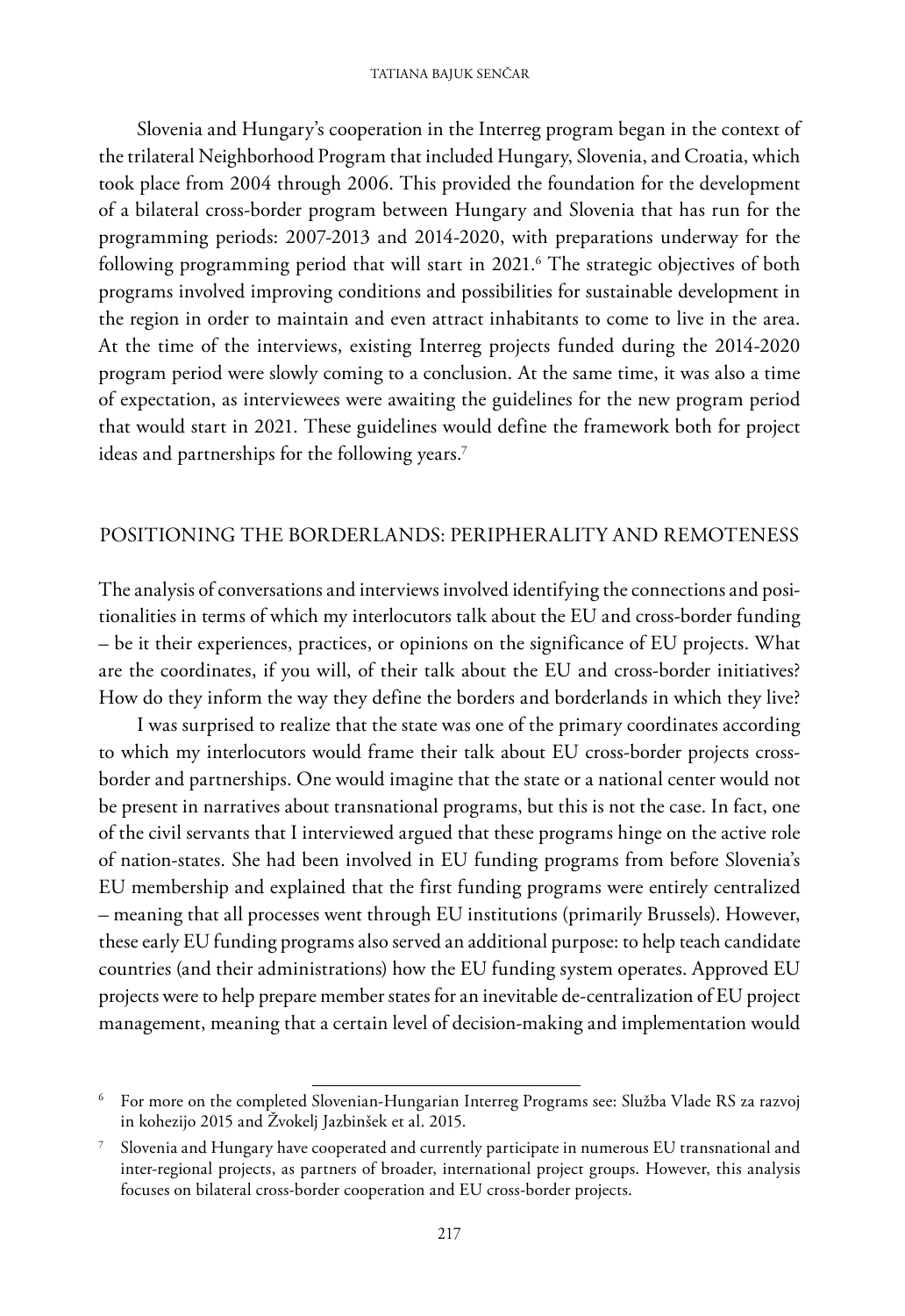be delegated to the national (member state) level.<sup>8</sup> Part of this training included imparting how funding procedures operate (including reporting and accountability) and which principles and modes of cooperation among member states are favored in cross-border and multi-national projects. This sort of training was meant to help the state become an effective actor in EU funding processes and cross-border development.<sup>9</sup>

However, the state as a recurring theme is not primarily associated with its role in EU funding programs. Instead, the state operates as a cardinal point according to which people would characterize their position, defined in terms of distance from the national center instead of proximity to the border and the country beyond it. This distance – expressed in terms of peripherality – is not only physical, but also social, political, and economic. At the most basic level, being a border region *vis à vis* the national center implies a significant difference in status and scale that manifests itself in numerous ways.

These differences are often invoked in conversations about the significance of EU funding programs. One of my interlocutors, who works in a regional cultural institution in the border region, described how being a regional as opposed to a national institution implied massive differences in terms of funding. The difference lies in having funds only for basic operation but not for the institutional development that quality work requires:

*We do not have 100% funding, and in some ways, these projects have become a necessity...We are a regional, public sector institution for the [broader]Pomurje region. While the ministry of culture finances a large part of our budget, a smaller portion is covered by the institution's co-founders: the municipalities of Murska Sobota and Moravske Toplice. However, the state does not offer any funds for investments to help carry out our work (computers, cameras, software, hardware for documentation, archival work, digitalization of heritage). The municipalities do not have the funds to assist with any such investments. Without the aid of EU projects, we could not afford to purchase that which has become a necessity for the production of quality work in this day and age. The number of employees has not changed since 1994, and we have the same number of curators since 1992...With these projects, we can either buy something or hire someone for a time or do something that should have been part of our basic program.*<sup>10</sup>

<sup>8</sup> Anonymous interview with Slovenian civil servant, held 05.01.2018. This sort of training also extended to EU project partners (no matter their positioning), who needed to learn how the programs functioned, how they were structured, what sorts of partnerships they favored, and how these programs evolved.

<sup>&</sup>lt;sup>9</sup> Over 75% of EU funding is managed in partnership with national and regional authorities through a system of "shared management", mainly through the Structural and Investment Funds: European Regional Development Fund, the European Social Fund, Cohesion Fund, European Agricultural Fund For Rural Development, and European Maritime and Fisheries Fund. The remainder is disbursed directly by the EU through a range of programs.

<sup>&</sup>lt;sup>10</sup> Anonymous interview with a representative of a regional cultural institution of the (broader) Pomurje region, 13.03.2019.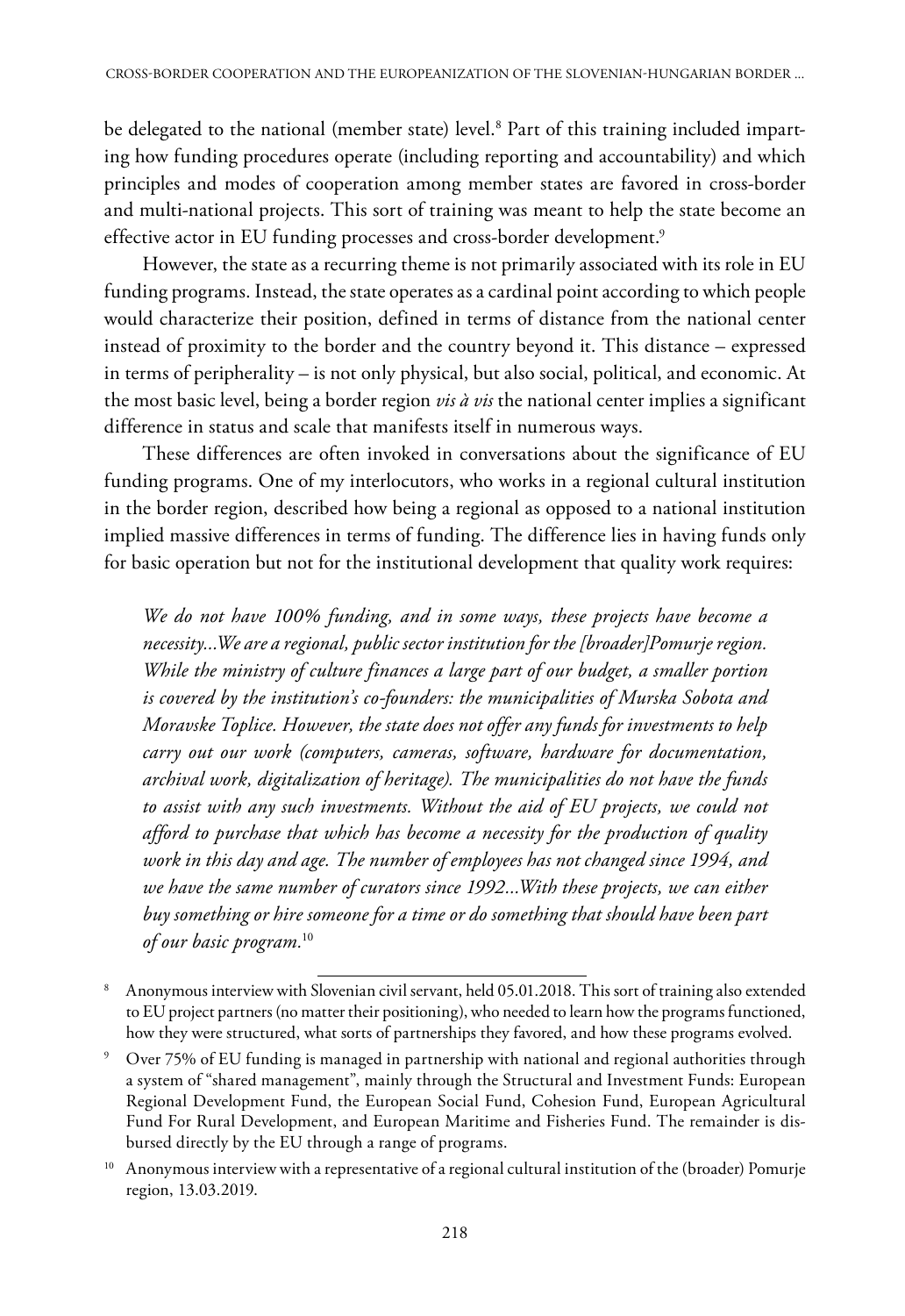Peripherality is defined here in terms of an ambivalent relationship with the state – a status (or lack thereof) expressed as a distinction between the support given to regional institutions as opposed to national ones. The primary motivation for securing EU funding is to compensate for a difference in status, which in this case is defined according to distance from the center or the discrepancies between the national and the regional. While it could be inferred from this passage that EU funds are earmarked to invest in "extra" tasks and initiatives, this sense of peripherality is also associated with a lack of basic amenities such as infrastructure. During my interviews, it became apparent that one of the more popular projects (albeit not a cross-border project) made possible with EU funding has been the modernization and expansion of the water supply network for the region. While the network is not yet complete, the need to search for outside sources of funding to install the infrastructure necessary to provide all border residents with a connection to the public water system is a telling indicator of the gap between center and periphery.

The sense of distance between center and periphery is apparent in some contexts more than others; in some cases, the distance seems to be increasing. A member of one of the region's development agencies was outlining the importance of potential cross-border projects that would improve mobility infrastructure. Improvements of this kind could help capitalize on the region's location on a trilateral border and provide better access to local businesses and cross-border markets. These projects hinge on connecting regional networks across borders, which in some cases is more feasible than extending networks within a country. Nevertheless, the improvement of regional cross-border mobility infrastructure is taking place while the mobility of actors on the periphery is decreasing. As my interlocutor explained, the latest timetables of the state railway system show that the existing direct connection between Slovenia's capital of Ljubljana and the regional center of Murska Sobota has been canceled despite the use of EU cohesion funds to modernize the railways to Murska Sobota for this very purpose. This has made daily commuting to the capital from the border by train virtually impossible, as it takes almost twice as long as it would by car. He commented, *I often joke that if a foreigner traveled by train in Slovenia, he would think that Slovenia is an enormous country!* <sup>11</sup>

### PERIPHERALITY, THE STATE AND BORDERLAND PARTNERSHIPS

These cross-border program tailored to border regions are, in the minds of those living there, meant to compensate for this peripherality by funding projects aimed at forging ties between border regions and encouraging networking across borders, which would also reframe the sense of distance from a political and economic center that manifests itself in diverse ways. However, numerous factors would hinder this reframing, one of them being

 $11$  Anonymous interview with a representative of a regional development agency, 14.03.2019.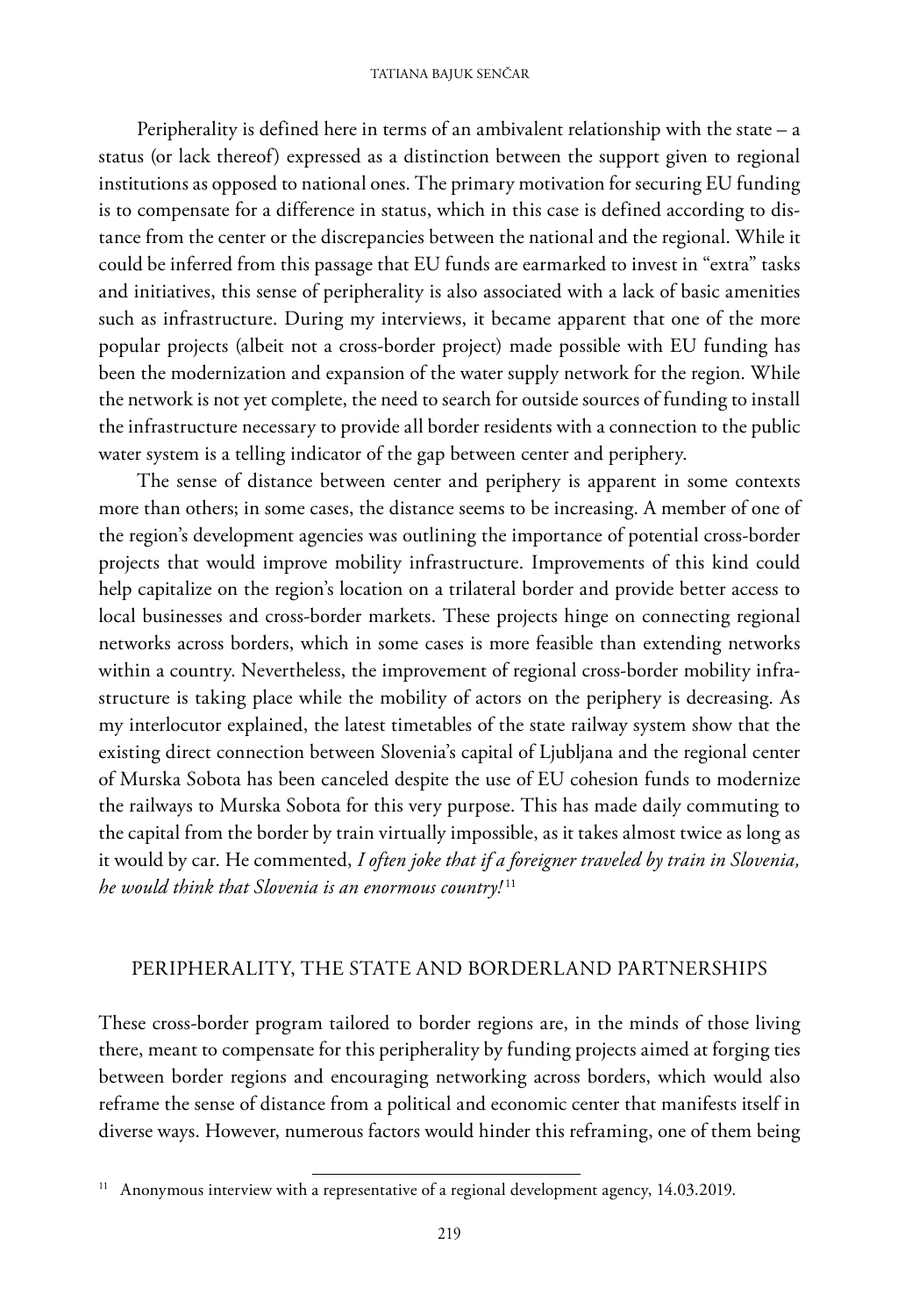that the role of the state – cast predominantly in negative terms. It is often invoked as a way of explaining the challenges or obstacles to attaining cross-border projects.

An example of this is the way that my interlocutors would discuss the issue of cofinancing. While the first EU projects provided full funding, later EU projects, including Interreg projects, would fund the majority of a project's proposed budget, with each applicant having to provide evidence of the fact that they would finance the remainder of the budget on their own. In many of the cases that I discussed with my interlocutors, approved projects would receive 85% percent of the proposed budget from the EU, with applicants setting aside an amount that equals 15% of the budget. This change in funding policy was significant, as it decreased the number and range of potential applicants for EU funding. For many (notably smaller organizations or businesses), setting aside the necessary co-financing of a project was not a possibility. More importantly, the issue of co-financing became a significant point of comparison between Hungarians and Slovenes when partners from both sides work to apply for funding – highlighting differences between both border regions:

*They (the Hungarians) are extremely fortunate, given that, in principle, the state helps guarantee their percentage of funding they can work more freely. Besides, they get these funds in advance, as a sort of prepayment, right after the signing of the project contract, so that the money can start to flow back to them. If we are talking about 15% of 100.000 EU, then every year for three years, you can imagine that this implies having some secure funding.*<sup>12</sup>

Comparing the actions of the Hungarian and Slovene states in this matter serves to emphasize differences on either side of the border – which Slovenes believe are due to a lack of support on the Slovene side. As a result, organizations and institutions on the Slovene side of the border thus elaborate varied strategies to fulfill the requirement of co-financing. Some take out loans to secure the necessary money; others seek out partnerships with other (i.e., Slovene) organizations who could provide the necessary funds to be able to move forward:

*In the last twenty years, our tourism center has participated in numerous cross-border projects and even national ones because we cannot carry out our entire program – including everything that we think is necessary and important – with our own funds... Our activities go through the founding organization, the municipality, which also helps us with the co-financing issue. We are a small center; the funds needed for co-financing every year could destroy our budget. Luckily, our founding organization has an ear for projects and supports us.*<sup>13</sup>

<sup>&</sup>lt;sup>12</sup> Anonymous interview with a municipal official, 15.03.2019.

<sup>&</sup>lt;sup>13</sup> Anonymous interview with a tourism official, 14.03.2019.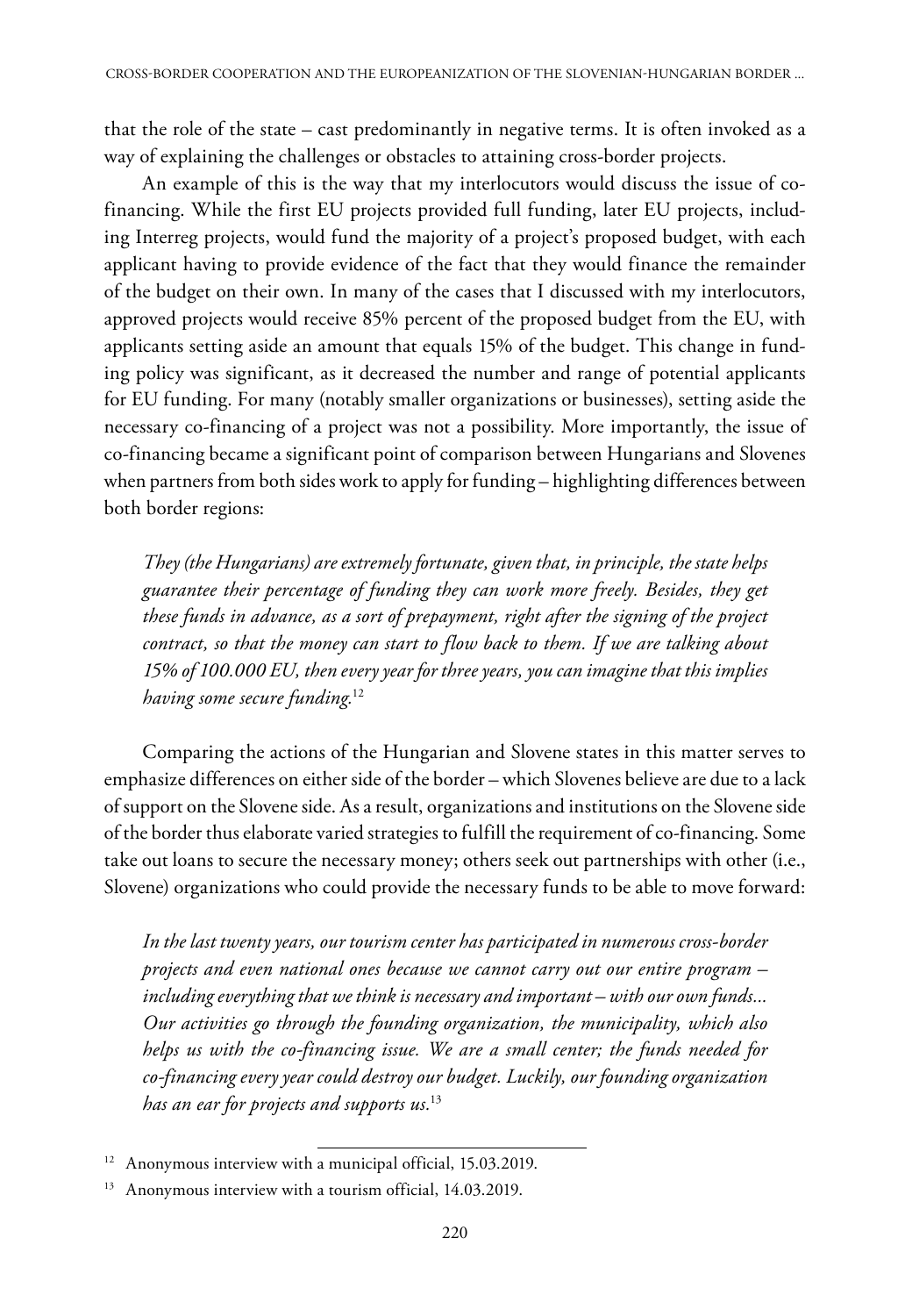At the municipal level, one can observe networking among municipal actors and organizations to secure financing, define project ideas, compile project partnerships, and apply for projects. For example, municipalities are often co-founders or co-owners of a number of different local or regional institutions – from tourist centers, regional museums, and even energy companies. A municipality may not always be an appropriate partner for the calls for cross-border projects; however, it can participate in another role by supporting other, more eligible agencies or institutions in project partnerships. This sort of groundlevel, albeit quasi-institutional networking differs from the top-down coordination carried out by regional or local development agencies, whose interests lie in coordinating project ideas and partnerships in order to increase chances of success:

*It is best to coordinate partnerships for any given theme instead of every potential partner applying for their own project. It can result in cannibalism and in a situation where all the project ideas are not well prepared, and none get funded. This is not a good outcome if we are talking about our region's strategic interests.*<sup>14</sup>

As the development agency official implies in the previous excerpt, the fact that local, municipal, and regional actors and institutions in the Slovene borderlands form strategic partnerships to secure funding does not preclude the existence of competition or competing interests and agendas. While some consider this competition to be normal, others call attention to what they consider to be problematic instrumentalizations of cross-border programs. Each interlocutor that I spoke with had explicit interests that motivated their search for EU funding; they would use project ideas to complement or expand upon existing plans of operation. Thus, project ideas often serve particular interests while also addressing the priorities that structure each specific program period of any given EU funding program. However, one can observe tensions in connection with the activities of the institutions, which have become specialized in EU project consulting and management and for whom EU projects represent their primary source of funding. For them, these projects become an end in themselves. These are often smaller organizations or agencies, which have found a niche by capitalizing on their experience and skills. However, many consider their activities to be problematic because their definitions of project ideas are not defined by what is needed in the region or by a broader institutional agenda that needs additional (financial) support. Instead, their project proposals are defined primarily by two criteria: the feasibility of a project idea and the benefits that any given project can provide. Upon asking representatives of such agencies about their long-term interests and projects that they wish to fulfill with the aid of EU funding, the answer would invariably be linked to the priorities of the operational program.

<sup>&</sup>lt;sup>14</sup> Anonymous interview with a representative of a regional development agency, 13.03.2019.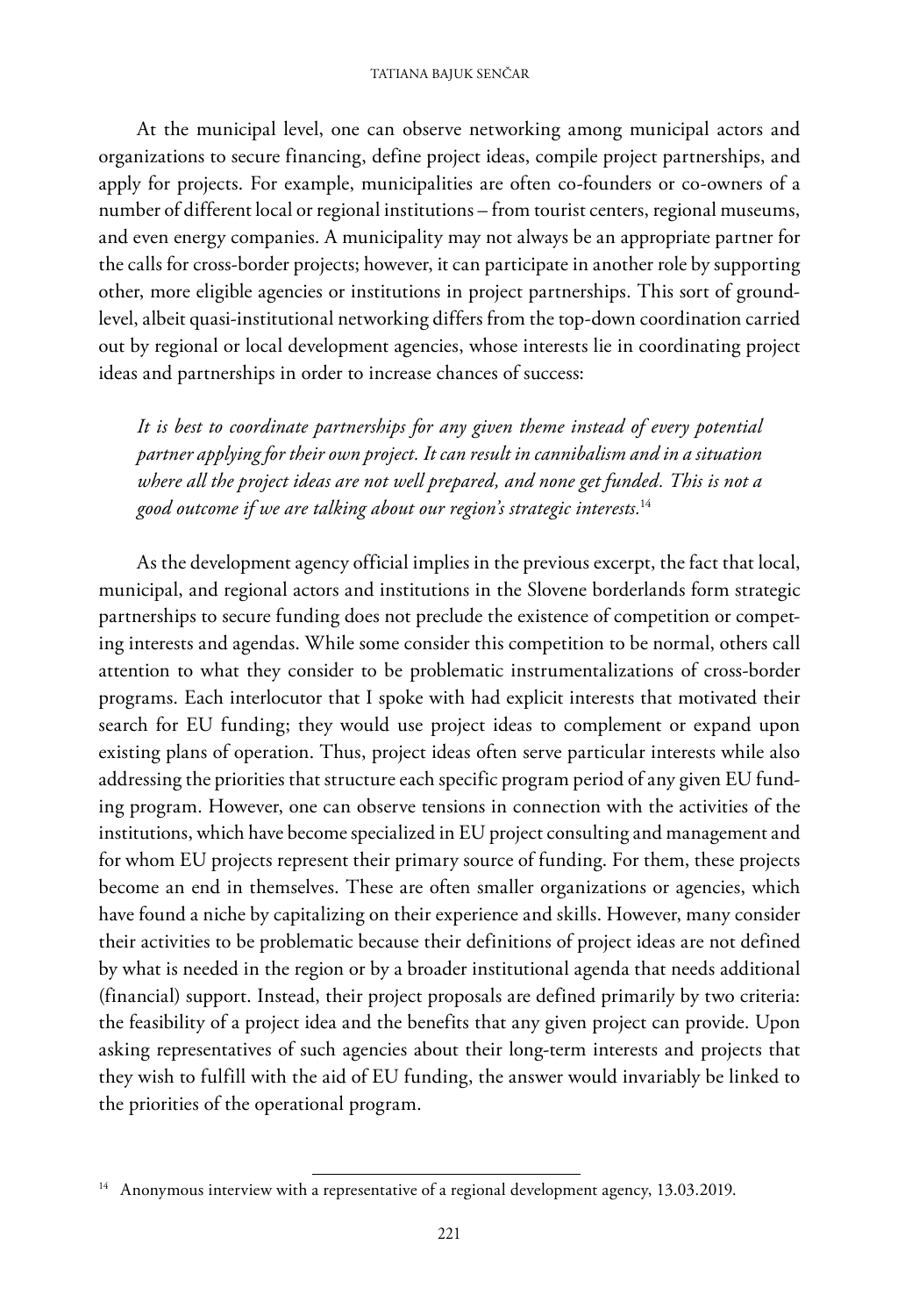#### CROSS-BORDER WORK

Partnership and competition are thus the ways that my interlocutors defined their interactions with other Slovene border actors involved in EU projects. However, in what terms do they describe their interactions with the cross-border actors and partners that are their main partners in cross-border work? How do they define the obstacles and opportunities linked to setting up and carrying out cross-border projects? Having a virtually impermeable border for most of the postwar period left its traces on a region that once formed part of a single empire. In addition to the physical changes to the landscape that the border left behind, my interlocutors argued that the border has also helped create a language barrier:

*The border then closed off this region to such an extent that today, in my mind, the greatest problem is the language barrier between us. Things go all right with the Austrians, but less so with the Hungarians because of the lack of language proficiency. Few people along the border speak Hungarian, and while Hungarians in Budapest may speak foreign languages, fewer do so in the border areas. This results in considerable problems in communication. While the border may be open, the language barrier is not. I say this because before the First World War ... people knew all these languages. They spoke German, Hungarian, and Slovene. This richness is gone. It is very good that we Slovenes are part of Slovenia, but we have lost something precious. My grandmother, who lived here under the Austro-Hungarian Empire, spoke five languages. None of our young educated people do so. My grandmother, who had only finished secondary school, she did.*<sup>15</sup>

There are several strategies that my interlocutors mentioned to get around the language barrier. Most prevalent – besides depending on the few people who speak both languages – is the use of a common third language (typically German or English) and the use of interpreters and translators for "official" events, when both languages were required. The language barrier begs the question as to the sorts of interests and ideas that can transcend such an obstacle to forming cross-border partnerships and defining project ideas. In this final section, I will address these questions by discussing an Interreg project that was often brought up in conversations with my interlocutors: Green Exercise, a project aimed at promoting cross-border tourism. I will structure this discussion by analyzing the interviews l had with representatives of the different project partners.

Green Exercise, which is running from 2016 through 2019, is led by Őrség National Park and is composed of four Hungarian partners and four Slovene partners. Project partners aim to promote cross-border tourism that highlights the region's natural and cultural heritage as well as healthy forms of mobility (primarily cycling). In order to fulfill this

<sup>&</sup>lt;sup>15</sup> Anonymous interview with a local tourism official, 15.03.2019.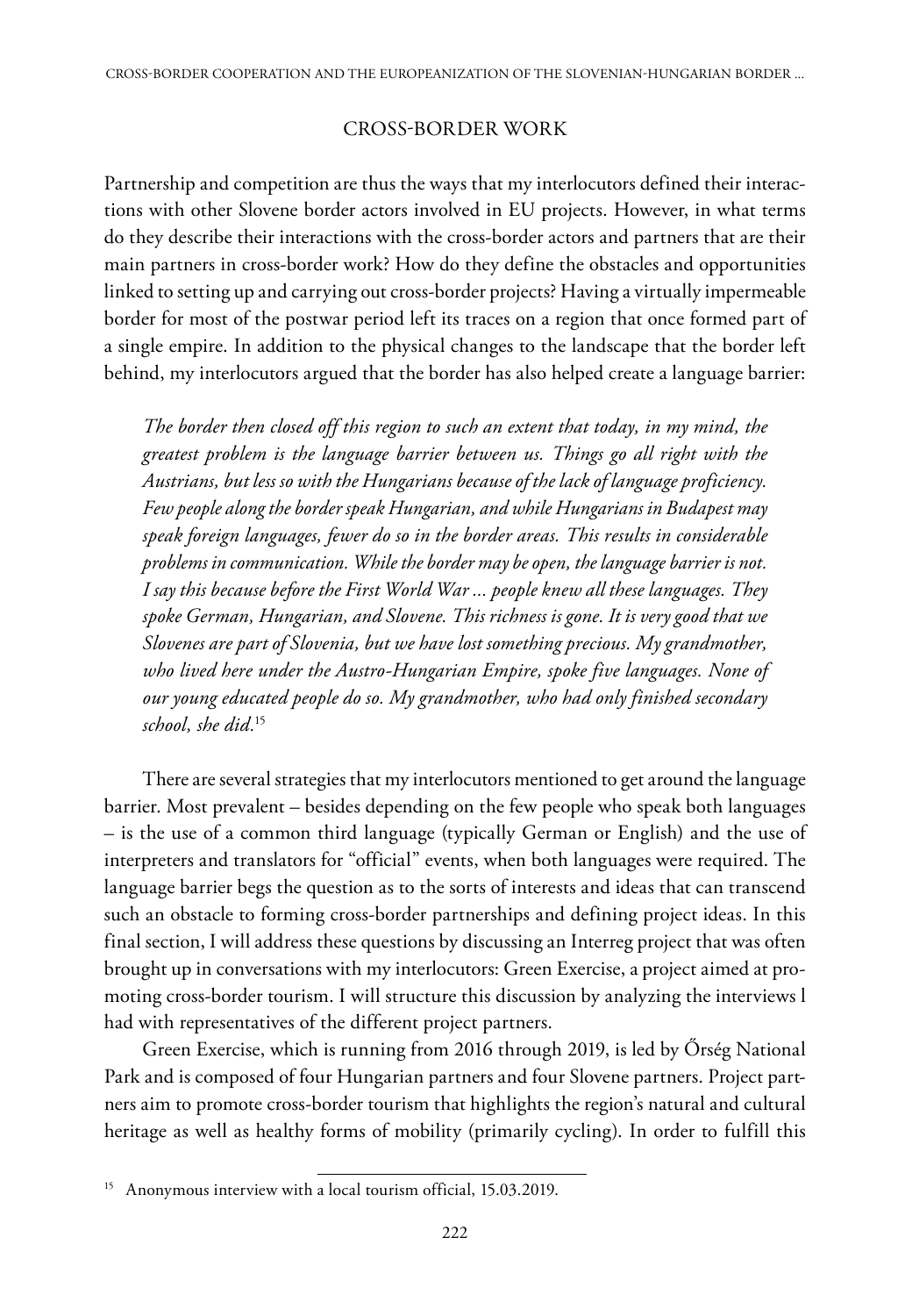objective, the project partners have created nine small parks in the border region as well as five cycling paths that encourage specific cross-border trajectories of mobility. In addition to these parks and paths, the project also includes financing particular infrastructure along the routes for cyclists (including rest sites and a hostel), joint training for cyclists, and cycling tours. The project thus aims to provide the necessary infrastructure, products, and services that would attract tourists to the cross-border region while also encouraging and facilitating particular forms of touristic practice.16

#### LEADING PARTNER: ŐRSÉG NATIONAL PARK

Őrség National Park, located on the Hungarian side of the border, is the project's leading partner. Of the three parks in the border region, Őrség is the largest and has the highest number of staff working the park's administration: approximately 70 persons are employed in the park's existing directorates. While primarily funded by the Hungarian state, the park applies for funding to provide extra support for specific activities: nature conservation, education, promotion of the park's natural heritage, and eco-tourism. Őrség park officials explained that their relationship with Goričko Nature Park is based primarily on project partnerships. Some of these projects have involved the preservation of the natural heritage of the region. However, officials have singled out eco-tourism as the topic with the most potential for cross-border cooperation, which would encourage sustainable development in the region. Park officials also spoke of their efforts to forge and maintain good working relationships with park inhabitants in the 44 villages located in the park, as not all of them agree with the implications of living in a protected area. Their objective in devising eco-tourism projects is to provide a sustainable and viable alternative for border inhabitants, providing them with initiatives that could benefit them economically, be it directly or indirectly. Moreover, in their eyes, eco-tourism is a point of connection and an opportunity for communities on both sides of the border:

*We would like people to stay in this region...The main task of Green Exercise is to have tourists stay one night or more in the region. We have built new accommodations in Slovenia, in Šalovci, near the border; we have bought bikes, and each partner has to build a park.*<sup>17</sup>

Őrség park officials view projects such as Green Exercise that involve the border region's protected areas as a foundation for cross-border eco-tourism that could benefit the entire region. In addition, they argue that such projects serve as a basis for trilateral cooperation among the border region's three parks (Őrség-Goričko-Raab), which has yet to become fully realized.

<sup>&</sup>lt;sup>16</sup> For more on the project, see its official website: http://www.si-hu.eu/en2/green-exercise/

<sup>&</sup>lt;sup>17</sup> Anonymous interview with Őrség National Park officials, 13.09.2019.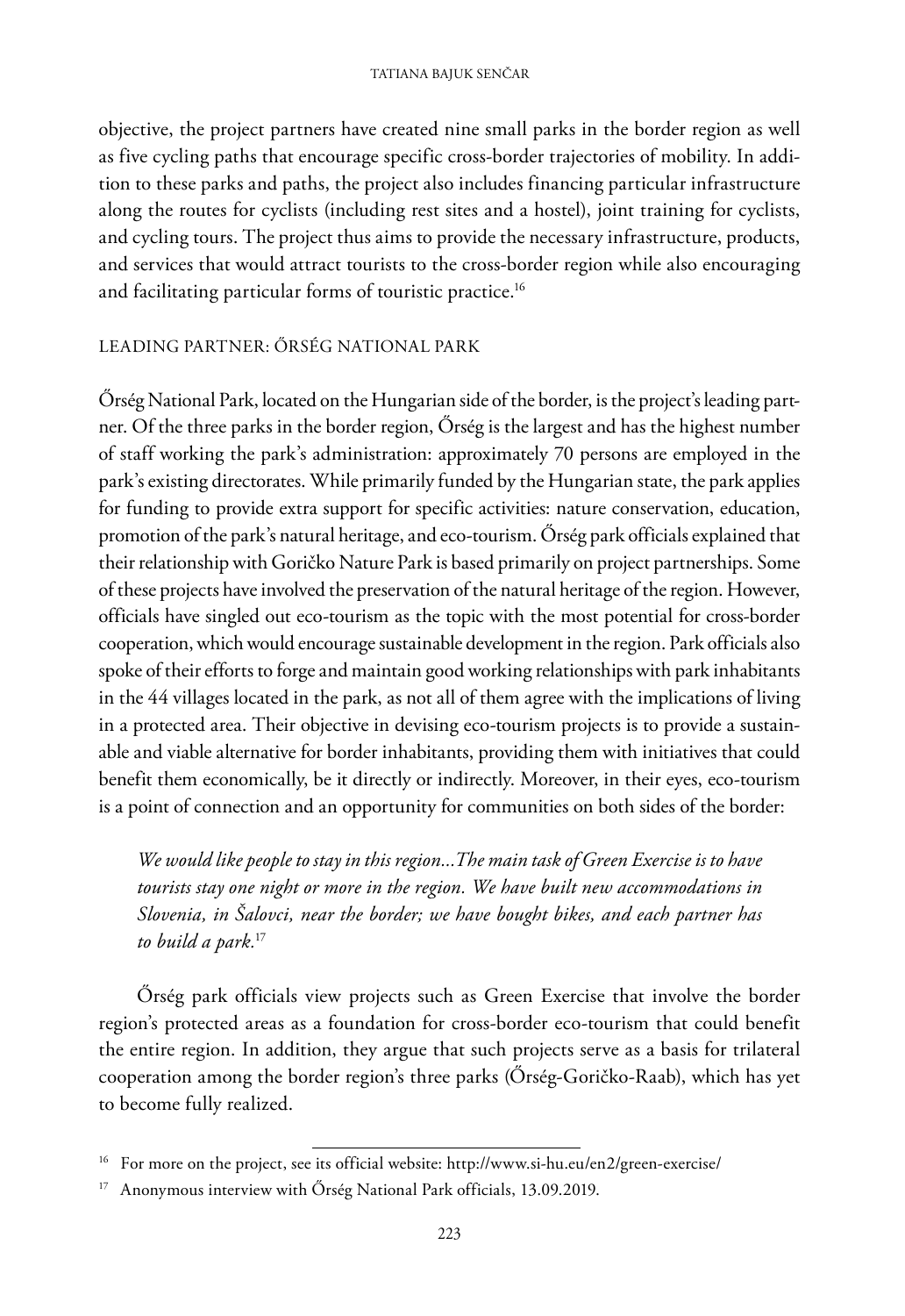#### THE MUNICIPALITY OF MORAVSKE TOPLICE

A little over 15 km away from the Slovenian- Hungarian border lies the small town of Moravske Toplice, the administrative center of the border municipality of the same name, which is best known for its thermal waters and its spas. The discovery of thermal waters in the area in the early 1960s transformed a primarily agricultural region into a touristic one, with agriculture becoming primarily a supplementary activity. Since then, tourism has, in many ways, marked the path and pace of development in the municipality, which, according to my interlocutors, has both positive and negative implications:

*Tourism is the biggest business in Moravske Toplice, but the high tourist tax does not cover the municipality's investments in infrastructure that tourism demands. Every new hotel, every new accommodation, implies pressure on the water supply, sewage system, and other communal services. Furthermore, tourists are no longer satisfied with pools and warm water; they need bike paths, signs, additional activities... The municipality is very dispersed and continually invests in infrastructure: roads, lighting, even running paths. The municipality does all this, but [local] companies do not invest in the area, and neither do other investors.*<sup>18</sup>

Tourism in Moravske Toplice initially centered primarily around thermal bath complexes, which were also the primary beneficiaries of tourism profits. However, as a municipal official explains in the previous excerpt, the expansion of the tourism industry brings with it several challenges, including the need to expand local infrastructure and invest in local tourism in the face of changing tourist needs and expectations. The municipality and tourism agency of Moravske Toplice turn to EU funding to supplement existing funds for additional investments. They participate in projects aimed at linking Moravske Toplice to other tourist destinations in the border area, as in the case of Green Exercise project.

Within the scope of Green Exercise, two small parks were built in the municipality, in Prosenjakovci and Martjanci (for more see Pomurec 2017). These parks were designed with specific groups in mind, including children and the physically disabled. What my interlocutors have pointed out is that the bike paths and the parks are not only meant for tourists but also for residents, which they see as an added bonus. The project also addresses the concerns of residents who question the logic behind investment in tourism infrastructure instead of investment with the local community in mind:

*Sometimes the locals argue that we have not done anything for them... A lot of money has been invested in, for example, resting places for cyclists; however, they were not* 

<sup>&</sup>lt;sup>18</sup> Anonymous interview with a tourism official (Moravske Toplice), 14.03.2019.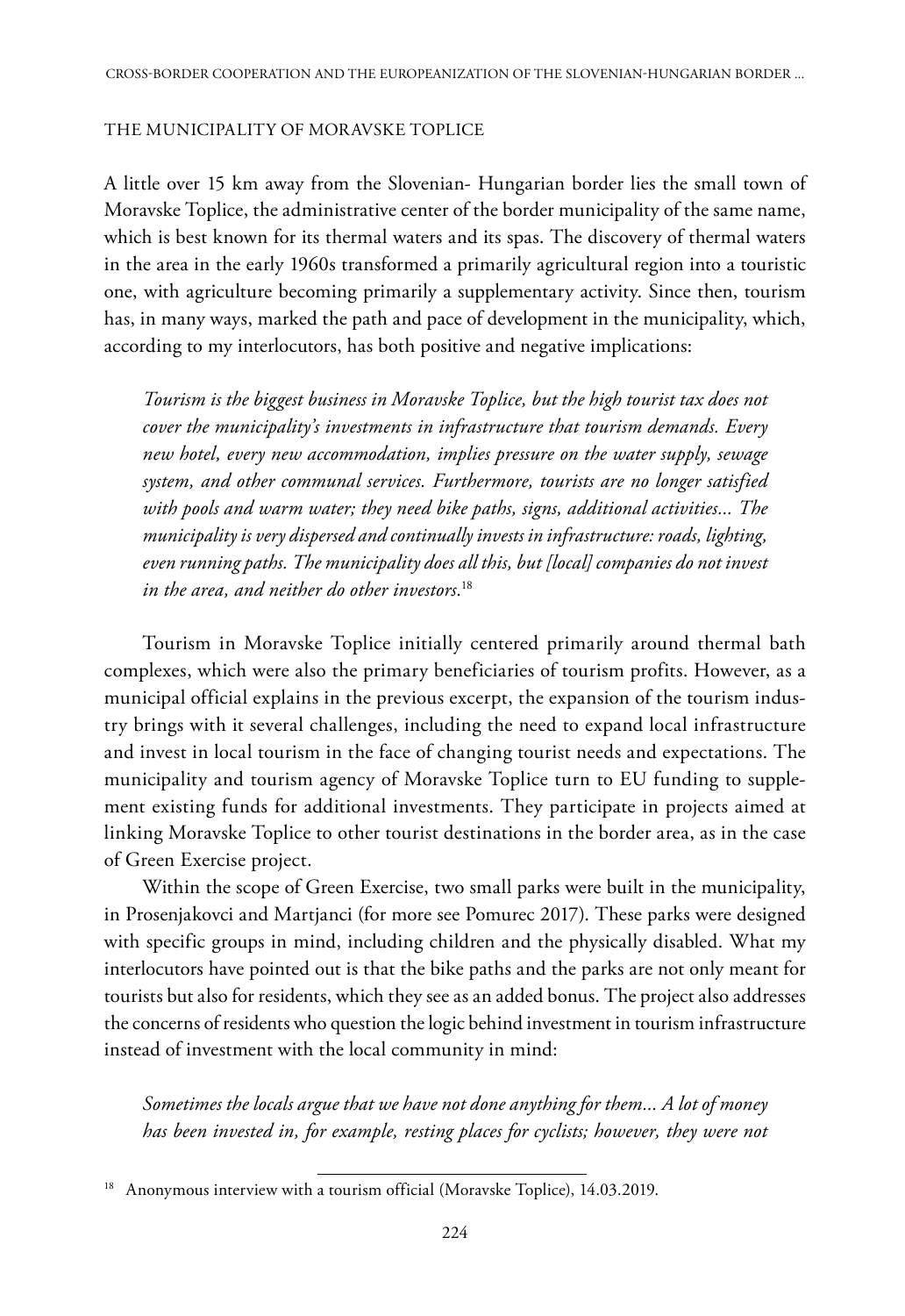*made only for tourists but also locals. These are things that will stay here. Tourists cannot take them when they leave... All this is meant to last, it stays [here]... The benefits are meant for everyone*. 19

In effect, in addition to training seminar tailored to local tourism service providers, the parks that have been built in the border region in the last two years have become sites for workshops and camps for children from the border regions – workshops that focus on healthy lifestyles as well as the borderland's natural and cultural heritage<sup>20</sup>

### THE MUNICIPALITY OF ŠALOVCI

Šalovci is a municipality that lies at the northeastern corner of Slovenia. It is among Slovenia's smaller municipalities and faces numerous challenges that are common to the area. A traditionally agriculture-based municipality of rolling hills, plains, and forests, Šalovci has no industrial plants or major crafts, and poor economic prospects have spurred residents to search for employment elsewhere – primarily in urban or business centers elsewhere in Slovenia and abroad. Emigration has left its mark in an already sparsely populated region, with mostly older persons and those involved in agriculture remaining in the area. Numbers are dwindling in the latter group, with many dedicating themselves to their farms primarily in their free time, after work. Given the situation, it is not surprising that the municipal officials in Šalovci look to the municipality's natural and cultural landscapes as an economic potential, searching for opportunities to develop ecological, recreational and cultural tourism – with the help of EU cross-border programs.

*None of these projects would have been possible if we hadn't received any funding. Of course, we also invested in them, as has the state, but if we did not have this funding, it would have taken us years to put together the necessary funds. We would not have been able to do any of this, or at most just a little.*<sup>21</sup>

As the municipal official from Šalovci explains, EU projects provide them with the necessary resources to realize specific ideas that they could not complete in the short term on their own. Projects such as Green Exercise provide them with the funds to help finance several small yet significant additions to existing tourism infrastructure, including the transformation of the former elementary school in the village of Markovci into an activity center named *Peterloug* (meaning rainbow in the local dialect), which also offers accommodations for approximately 50 persons (Nemeš 2018). The refurbished center and the

<sup>&</sup>lt;sup>19</sup> Anonymous interview with a municipal official from Moravske Toplice, 14.03.2019.

<sup>20</sup> https://www.czr.si/index.php/projekti\_reader/green-exercise.html

<sup>&</sup>lt;sup>21</sup> Anonymous interview with a municipal official from Šalovci, 15.03.2019.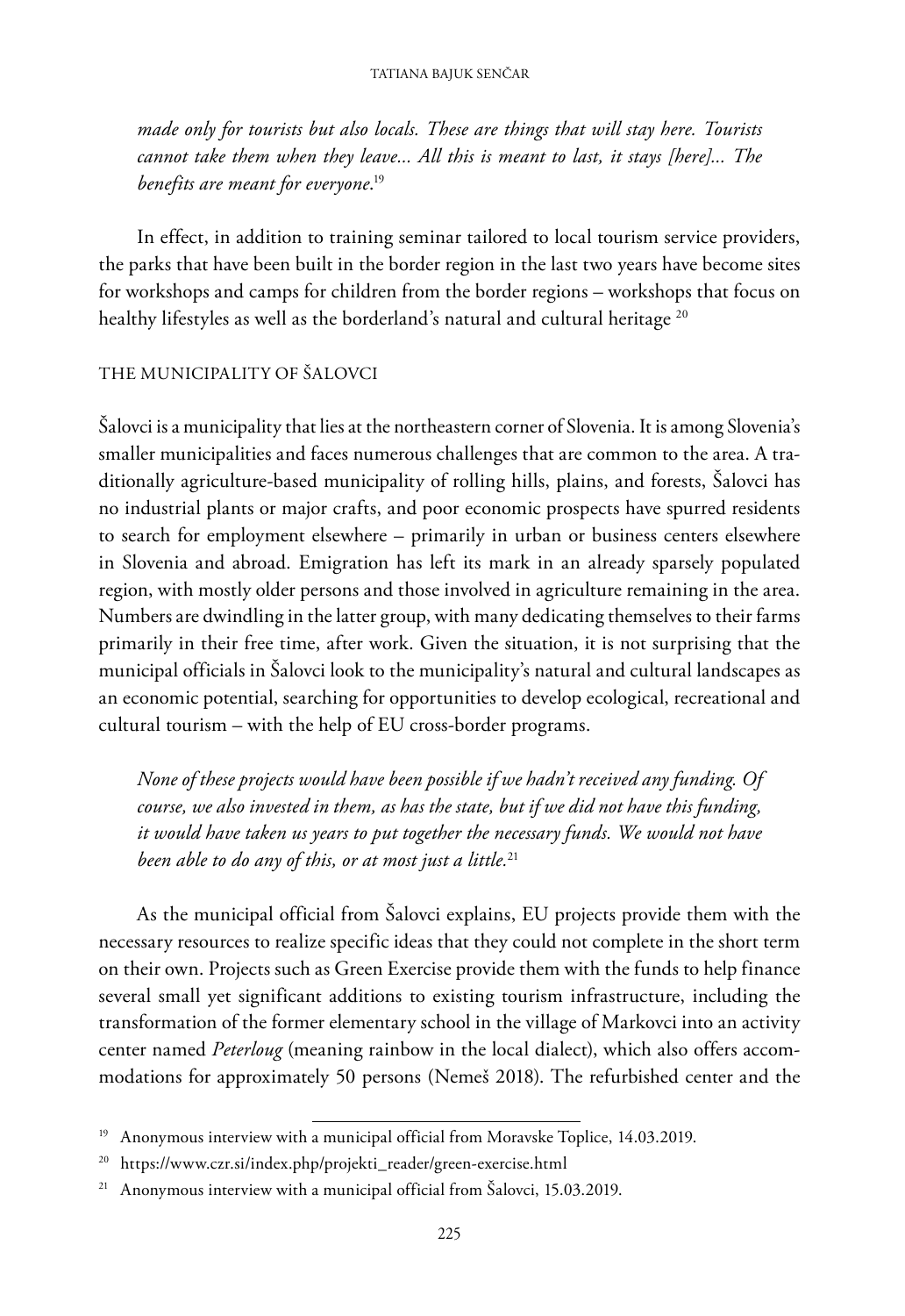visitors/tourists that it will attract are meant to provide new opportunities for local businesses, as municipality official in Šalovci explains:

*Our goal is not for the municipality to make money. It is to have people come visit us, to stay here for a while, to offer our local businesses a chance to profit from these visits, and to help people get to know this region, on our side of the border as well as on the other side.*<sup>22</sup>

Another significant issue involves Šalovci's proximity to the cross-border Slovene minorities living in the Raba region (Hung. Szlovén Rába-vidék, Sln. Slovensko Porabje) in Hungary, where many have relatives and thus an interest in building up ties (Ravnik 1999; Kozorog 2019). Two municipalities in the Porabje region – Szakonyfalu/Sakalovci and Alsószölnök/Dolnji Senik – are also partners in the Green Exercise project, which is only the most recent of numerous projects that the municipality of Šalovci has had with Slovenes on the other side of the border. This is but one sort of networking that is considered to be crucial for tourism development in the entire border region, with the future of tourism in Šalovci linked to forming part of a broader, cross-border network:

*In this project, we are trying to link together tourism service providers from the Slovene side and the Hungarian side to create a network, attract tourists to the area, and guide them to all these sites*. 23

In this light, EU cross-border projects such as Green Exercise are seen as a means to fulfill local interests in terms of tourism development. Moreover, these interests are explicitly based on a consideration of the benefits of cross-border connection – from the personal to the economic. These include forging or reviving cross-border ties of friendship and kinship as well as collaborating on cross-border initiatives (particularly touristic) aimed at providing economic opportunities to the border region as a whole.

### CONCLUDING DISCUSSION: BORDERING, DEBORDERING, REBORDERING

To what extent do EU cross-border projects inform border actors' experiences of the borderlands, and if so, in what ways? The vast majority of my interlocutors included those who were directly involved in the development and implementation of EU cross-border projects. Their professional involvement in such activities distinguishes them from other

<sup>&</sup>lt;sup>22</sup> Anonymous interview with a municipal official from Šalovci, 15.03.2019.

<sup>&</sup>lt;sup>23</sup> Anonymous interview with a tourism official from Šalovci, 15.03.2019.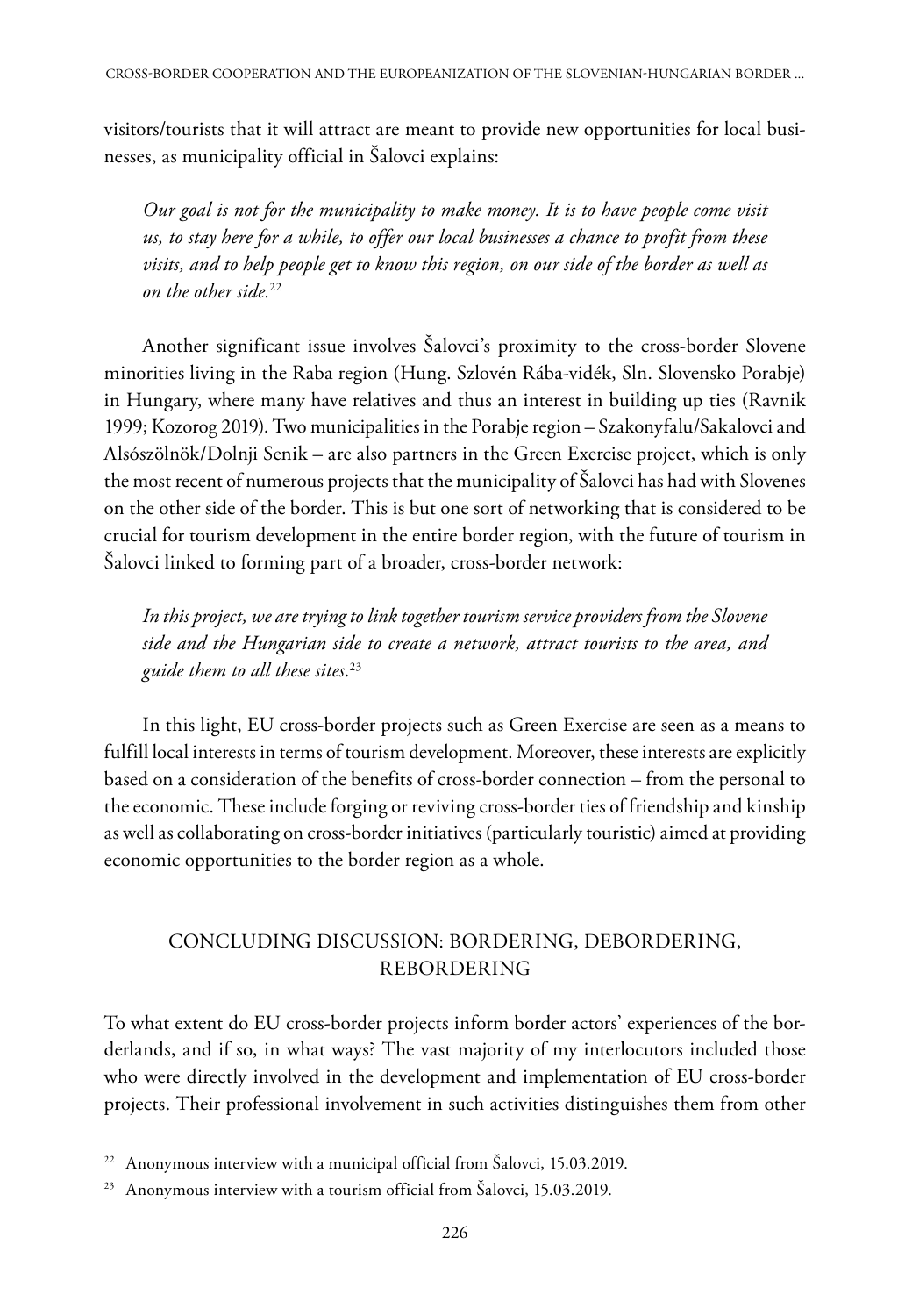local actors, whose contact with EU projects may be limited to their products or outcomes – be they some element of infrastructure or certain events or workshops. This implies that the opinions and experiences of my interlocutors may not reflect more general positions of persons with much less contact with EU projects. However, their narratives can offer insights into how those who are actively involved in imagining and defining the development of their localities in the border region experience EU-funded cross-border initiatives.

One of the article's insights involves the peripheral position from which the majority of my interlocutors speak. This center-periphery axis is articulated in terms of distance, neglect, and a problematic relationship with the state. This relationship is underscored in the context of cross-border funding, especially when compared to the role of the Hungarian state cast as a supporter of its border region. The potential of EU funding, compounded by Slovenian state policies, results in the strategic networking of Slovene border actors to comply with funding stipulations as well as collaborations with potential partners across the border. These partnerships and projects are cast primarily in terms of local needs and interests, and the local impact of the projects is considered to be the primary criterion for success – as well as the purported condition for local support of EU projects.

Benefits to the locality and the region are the primary standards according to which my interlocutors evaluated the impact of EU projects as well as the activities of other border actors involved in EU funding. They also operated as the normative frame in terms of which interlocutors talk about the problematic behavior or practices linked to cross-border projects. One of these problems lies in what some interlocutors define as the private or short-term agendas of specific projects. One example of this are discussions concerning institutions who submit project proposals that are an end in themselves, that provide funding for institutions that survive primarily off EU projects:

*This project-based financing is very questionable for these institutions in the long run. The problem is ensuring financial stability. Unfortunately, not all the projects that are submitted are meant to have a specific aim or purpose. However, they are meant to ensure the survival of the institutions, to be a source of financing so that the institution can keep working.*<sup>24</sup>

The project-based financing of institutions mentioned above is considered problematic insofar as it goes hand in hand with the submission of projects that do not seem to have an explicit purpose in mind – one that benefits the locality either directly or indirectly. Instead, it can result in projects whose final products create problems instead of solving them because the development of project ideas was not extrapolated long-term into the future or did not account for what projects would require upon completion. This is a concern expressed by a municipal official in the following excerpt:

 $24$  Anonymous interview with a local development agency official, held 13.03.2019.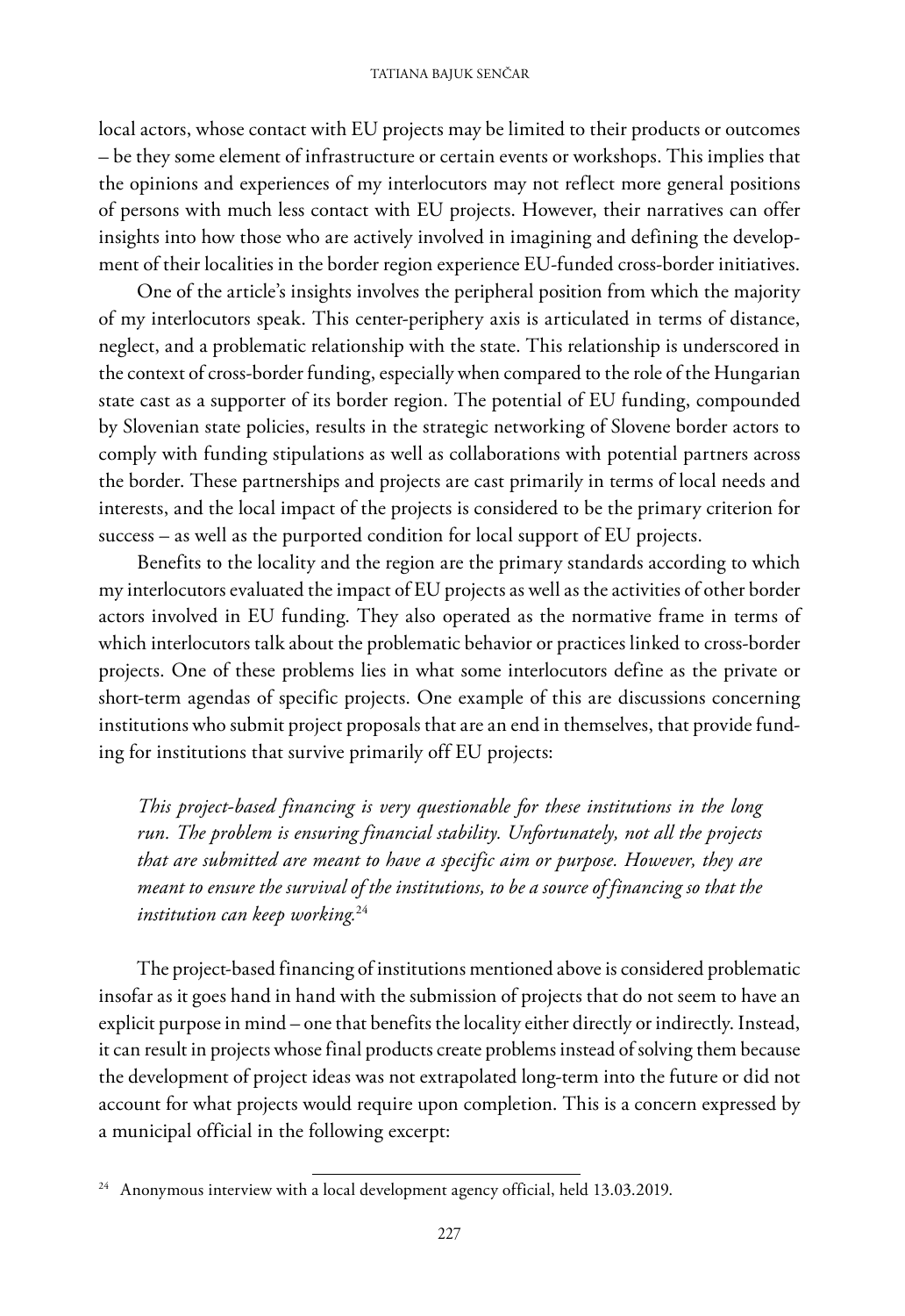*The problem with tourism projects is that they require management and maintenance after the project is completed. This is the case, for example, with thematic paths, including cross-border ones that form part of international thematic routes. More and more people come to visit, and if these routes are not maintained, then signs disappear, paths are not maintained, visitors get lost among the vineyards... This is a problem with many such routes; they are not maintained but are still being promoted.*<sup>25</sup>

Does the concept of debordering and or Wesley Scott's image of a debordered, networked Europe encompass the dynamics of cooperation and interaction in the border region linked to EU cross-border projects? On the one hand, it is important to position this question within the broader framework of the multiple regimes of mapping and bordering that the European Union enacts, not only through treaties and agreements – as Sara Green pointed out (Green 2013). These practices also extend to the EU's varied cross-border and transnational funding programs, through which it marks the boundaries of transnational regions of cooperation while at the same time encouraging cross-border networking within them. Funding stipulations and bureaucratic procedures limit the range of possible applicants as well as delineate the sorts of partnerships necessary for positive project evaluations (and approval).

At the same time, the creation of cross-border programs results in the establishment of new institutions and networks in the border region. These assume a range of influence on developments both within each country as well as within the cross-border region. For some border analysts, this in itself could be an indicator of debordering understood strictly in terms of an exercise of authority that is usually the sole domain of the state. However, my interlocutors have pointed out is the extent of the role of the state in EU funding programs, including the formal authority it is accorded in specific EU programs, particularly in the spheres of program assessment and management. In addition, their narratives continually demonstrate the extent to which the state is a crucial element of cross-border practice – even at an informal level.

Despite the still central role of the state as one of the principal coordinates in terms of which border actors define their peripheral positioning, border actors have in recent years established a tradition of cross-border cooperative practices within the framework of the EU's programs. Certain legacies of the historically strict border regime during the socialist period still inform the present dynamics of interaction – such as the language barrier – and emphasize border distinctions instead of diminishing them. Differences between neighboring states that become apparent only through interaction sometimes seem to mark boundaries instead of transcending them.

Many of my interlocutors cast their experiences with cross-border projects in terms of fulfilling local needs and interests. However, their participation in a range of EU programs has also provided them with established partnership networks as well as an evolving perception of the cross-border region as an expanded frame in terms of which they can launch and realize

<sup>&</sup>lt;sup>25</sup> Anonymous interview with a local municipal official, held 14.03.2019.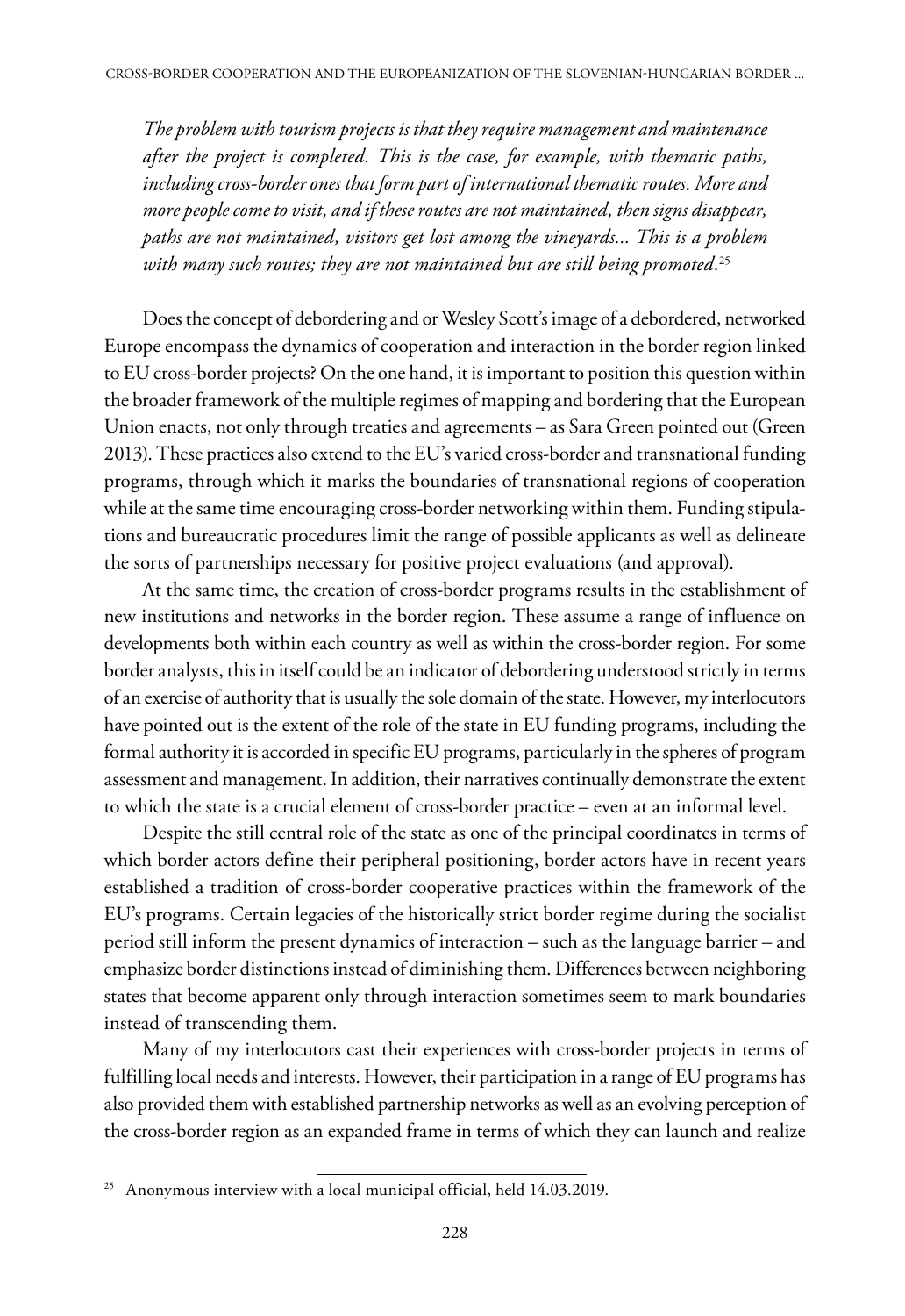ideas. An analysis of the intricate dynamics of interaction in the borderlands highlights to a great extent the limits of debordering as a concept, which echoes the self-evidence of integration as a uni-directional process that is at the heart of EU discourse and identity (Abélès 2004; van Houtum 2002). Instead, these cross-border programs should be assessed as ongoing social processes, during which participants are continually learning and adapting, evaluating past actions, developing skills, highlighting differences, and forging ties, often in the face of shifting rules and circumstances. In this light, the broader implications of cross-border practices and partnerships for daily life on the border and borderland development are still unfolding.

#### REFERENCES

- Abélès, Marc. 2004. Identity and Borders: An anthropological Approach to EU Institutions. University of Wisconsin – Milwaukee (Twenty-First Century Papers: On-Line Working Papers from the The Center for 21st Century Studies; 4). https://minds.wisconsin.edu/handle/1793/28962 (accessed July 1, 2019).
- Bajuk Senčar, Tatiana. 2014. *European Integration as Cultural Practice: The First Generation of Slovene Eurocrats*. Ljubljana: Založba ZRC.
- Borneman, John. 1992. *Belonging in the Two Berlins: Kin, State, Nation*. Cambridge, UK: Cambridge University Press.
- Borneman, John, and Nick Fowler. 1997. Europeanization. *Annual Review of Anthropology* 26 (1): 487–514. DOI: https://doi.org/10.1146/annurev.anthro.26.1.487
- Dešnik, Stanka, and Gregor Domanjko. 2011. Goričko-Raab-Őrség Developing with Nature in a Trilateral Park. In: Tomasz Pezold and Maja Vasilijević (eds.), *Crossing Borders for Nature: European Examples of Transboundary Conservation*. Gland, Switzerland and Belgrade, Serbia: IUCN Programme Office for South-Eastern Europe, 39–41.
- Donnan, Hastings, and Dieter Haller. 2000. Liminal no More. *Ethnologia Europaea* 30 (2): 7–22. DOI: https://doi.org/10.16995/ee.902
- Donnan, Hastings, and Thomas M. Wilson. 2003. Territoriality, Anthropology, and the Interstitial: Subversion and Support in European Borderlands. *Focaal* 41: 9–20.
- European Commission. 1996. The Phare Programme Annual Report 1995 Brussels. 23.07.1996 Com (96) 360 final. http://aei.pitt.edu/33801/1/COM\_(96)\_360\_final.pdf (accessed September 30, 2019).
- Favell, Adrian et al. 2011. *The Europeanisation of Everyday Life: Cross-Border Practices and Transnational Identifications Among EU and Third-Country Citizens. State of the Art Report.* EUCROSS Working Paper # 1. https://pure.au.dk/ws/files/53643017/EUCROSS\_D2.1\_State\_of\_the\_Art.pdf (accessed July 17, 2019).
- Girtler, Roland. 1992. *Schmuggler von Grenzen und ihren Uberwindern*. Linz: Veritas.
- Goddard, Victoria A., Josep R. Llobera, and Cris Shore (eds.). 1994. *The Anthropology of Europe: Identity and Boundaries in Conflict*. Oxford, UK and Herndon, VA: Berg.
- Green Exercise. Interreg V-A Slovenia-Hungary, Green Exercise Project. http://www.si-hu.eu/en2/green-exercise/
- Green, Sarah. 2012. A Sense of Border. In: Thomas M. Wilson and Hastings Donnan (eds.), *A Companion to Border Studies*. Malden, MA, and Oxford, UK: Wiley Blackwell, 573–592. DOI: https://doi. org/10.1002/9781118255223.ch33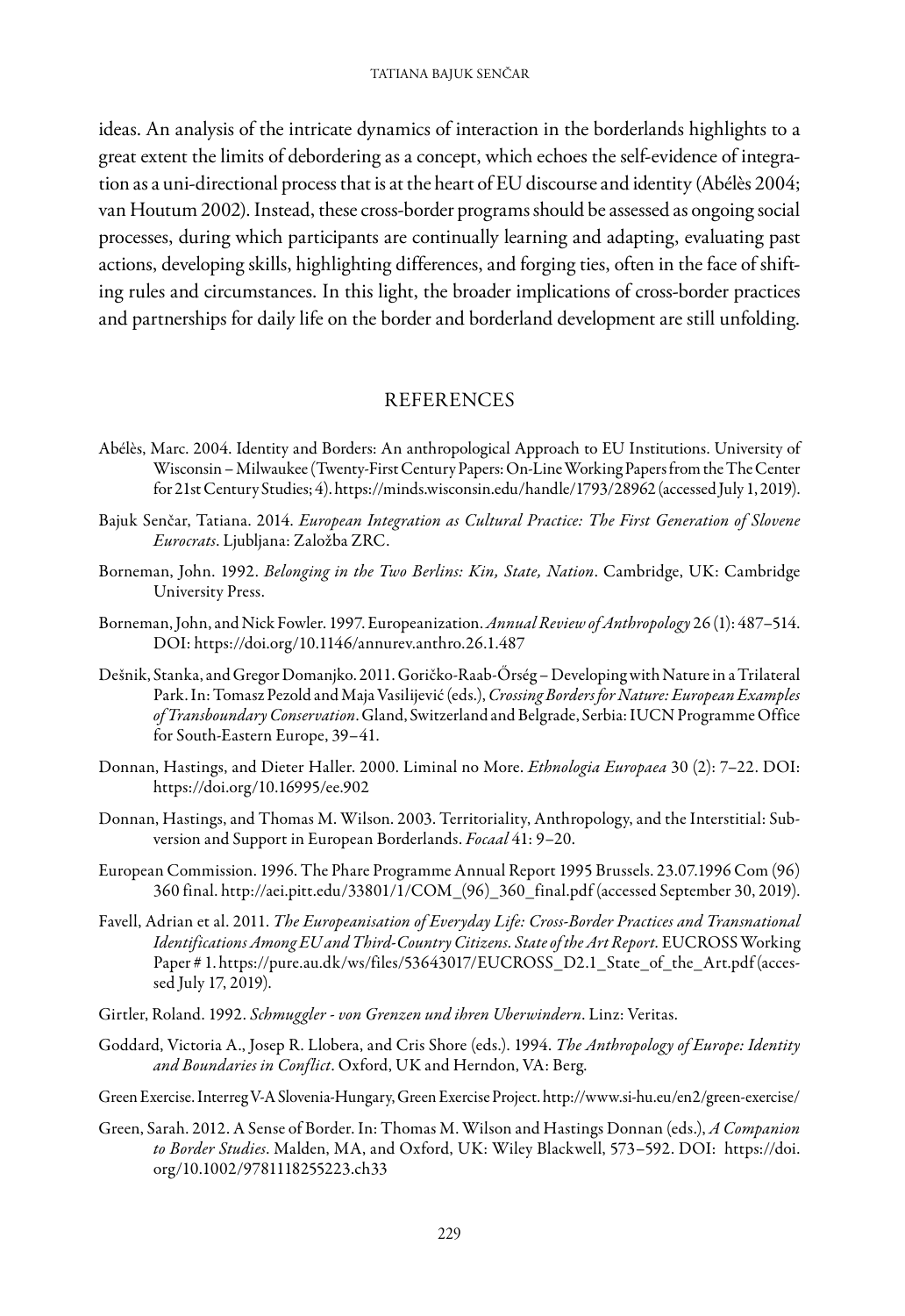CROSS-BORDER COOPERATION AND THE EUROPEANIZATION OF THE SLOVENIAN-HUNGARIAN BORDER ...

- Green, Sarah. 2013. Borders and the Relocation of Europe. *Annual Review of Anthropology* 42: 345–361. DOI: https://doi.org/10.1146/annurev-anthro-092412-155457
- Jenko, Miha. 1995. Evropa pomaga Dolgi vasi. *Delo,* August 2: 1.
- Kozorog, Miha. 2019. "They Feed Here And Live There": Borderwork with Wildlife in Slovenia's North-East Corner. *Traditiones* 48 (1): 191–211. DOI: https://doi.org/10.3986/Traditio2019480108
- Lechevalier, Arnaud, and Jan Wielgohs (eds.). 2013. *Borders and Border Regions in Europe: Changes, Challenges and Chances*. Bielefeld: Transcript Verlag.
- Nemeš, Damjana. 2018. Peterloug na idiličnem kraju, daleč od vrveža vsakdana. *Vestnik*. https://vestnik. si/clanek/aktualno/peterloug-ndash-na-idilicnem-kraju-dalec-od-vrveza-vsakdana-719914 (accessed August 4, 2019).
- Pelkmans, Mathijs. 2012. Chaos and Order Along the (Former) Iron Curtain. In: Thomas M. Wilson and Hastings Donnan (eds.), *A Companion to Border Studies*. Malden, MA, and Oxford, UK: Wiley Blackwell, 269–282. DOI: https://doi.org/10.1002/9781118255223.ch15
- Pomurec.com. 2017. FOTO: V Martjancih odprli rekreacijski park namenjen gibanju v naravi Martjanci. https://www.pomurec.com/vsebina/45021/FOTO\_V\_Martjancih\_odprli\_rekreacijski\_park\_namenjen\_gibanju\_v\_naravi (accessed October 1, 2019).
- Popescu, Gabriel. 2008. The Conflicting Logics of Cross-border Territorialization: Geopolitics of Euroregions in Eastern Europe. *Political Geography* 27: 418–438. DOI: https://doi.org/10.1016/j. polgeo.2008.03.002
- Ravnik, Mojca. 1999. Družina in sorodstvo v slovenskem Porabju, Prekmurju in slovenski Istri. *Traditiones* 28 (1): 331–342. Dostopno na: http://www.dlib.si/?URN=URN:NBN:SI:doc-PJFNW2ND
- Rumford, Chris. 2006. Theorizing Borders. *European Journal of Social Theory* 9 (2): 155–169. DOI: https:// doi.org/10.1177/1368431006063330
- Služba Vlade RS za razvoj in evropsko kohezijsko politiko. 2015. *Operativni program Čezmejno sodelovanje Slovenija – Madžarska 2007-2013: Zbornik sofinanciranih projektov*. Služba Vlade RS za razvoj in evropsko kohezijsko politiko, Ljubljana. http://www.si-hu.eu/download/Zbornik-sofinanciranihprojektov-OP-SI-HU-2007-2013.pdf (accessed January 20, 2019).
- van Houtum, Henk. 2002. Borders of Comfort: Spatial Economic Bordering Processes in and by the European Union. *Regional & Federal Studies* 12 (4): 37–58. DOI: https://doi.org/10.1080/714004772
- van Houtum, Henk, Olivier Kramsch, and Wolfgang Zierhofer (eds.). 2005. *B/Ordering space*. Aldershot, UK and Burlington, VT: Ashgate.
- Wesley Scott, James. 2012. European Politics of Borders, Border Symbolism and Cross-Border Cooperation. In: Thomas M. Wilson and Hastings Donnan (eds.), *A Companion to Border Studies*. Malden, MA, and Oxford, UK: Wiley Blackwell*,* 83–99. DOI: https://doi.org/10.1002/9781118255223.ch5
- Wilson, Thomas M. 2012. The Europe of Regions and Borderlands. In: Ullrich Kockel, Máiréad Nic Craith and Jonas Frykman (eds.), *A Companion to the Anthropology of Europe*. Chichester, UK and Malden, MA: Wiley Blackwell, 163–80.
- Wilson, Thomas M., and Hastings Donnan (eds.). 2012. *A Companion to Border Studies*. Malden, MA, and Oxford, UK: Wiley Blackwell.
- Žvokelj Jazbinšek, Karin, Raskó Géza, and Matevž Premelč. 2015. *Evaluation of the Operational Programme Cross-border Cooperation Slovenia-Hungary 2007–2013*. (Prepared by MK projekt, d.o.o.). http:// www.si-hu.eu/download/Zakljucna%20evalvacija%20OP%20SI-HU%202007-2013%20-%20 kopija.pdf (accessed March 30, 2019).